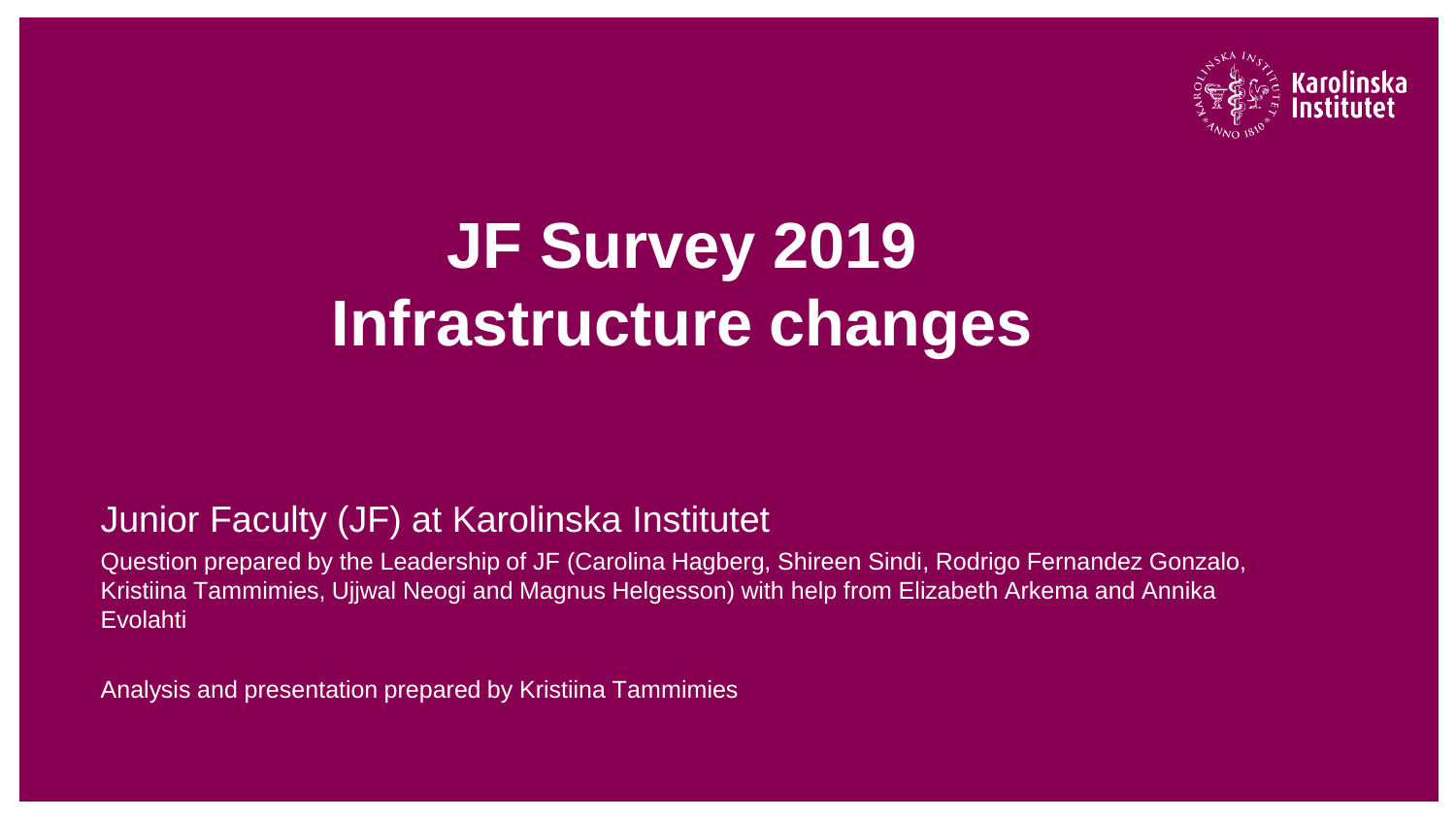### **Background**



- Junior Faculty (JF) at KI sends out a survey each year to collect opinions from everyone at KI who has a PhD but not yet a permanent position as a university lecturer or professor
- **Each year we have ~65 questions to cover our main focus** areas: career systems at KI, funding situation, and equal opportunities
- In 2018 majority of KI staff moved to a new location, therefore additional 13 questions were added to the Survey 2019 to capture the satisfaction and issues surrounding the infrastructure changes at KI for JF
- **This presentation includes only the results from the** infrastructure questions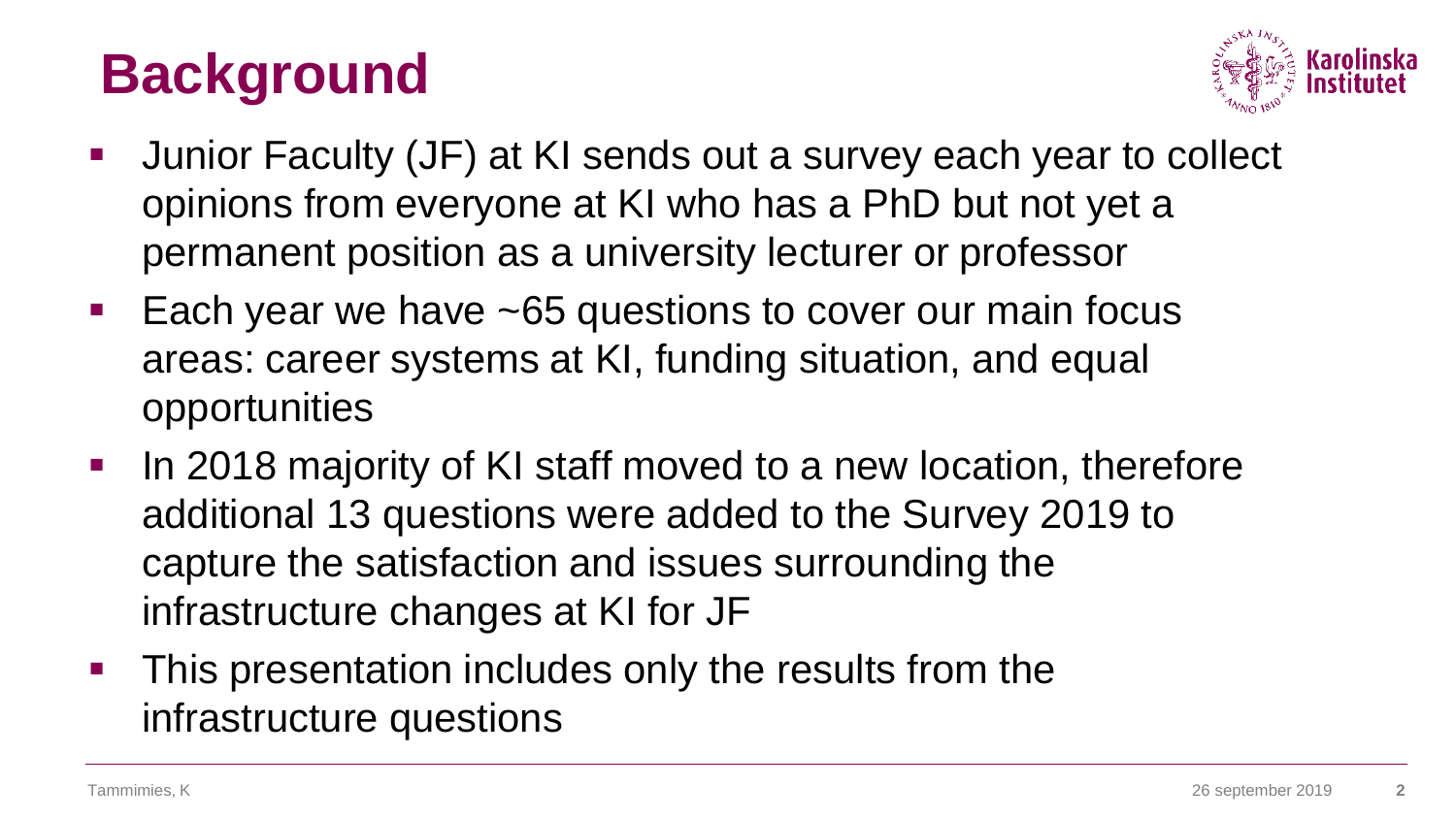### **This presentation**



- **Survey results will be shown** 
	- $\rightarrow$  Across all locations
	- $\rightarrow$  Split by locations: Biomedicum, Bioclinicum, Ana Futura and Neo
		- **Low n for Flemingsberg campus**
- Percentages are calculated based on the total number of responders
- **Figures include empty answers and "I do not know"**
- **Scale used**

"strongly disagree – disagree – neither disagree or agree – agree – strongly agree"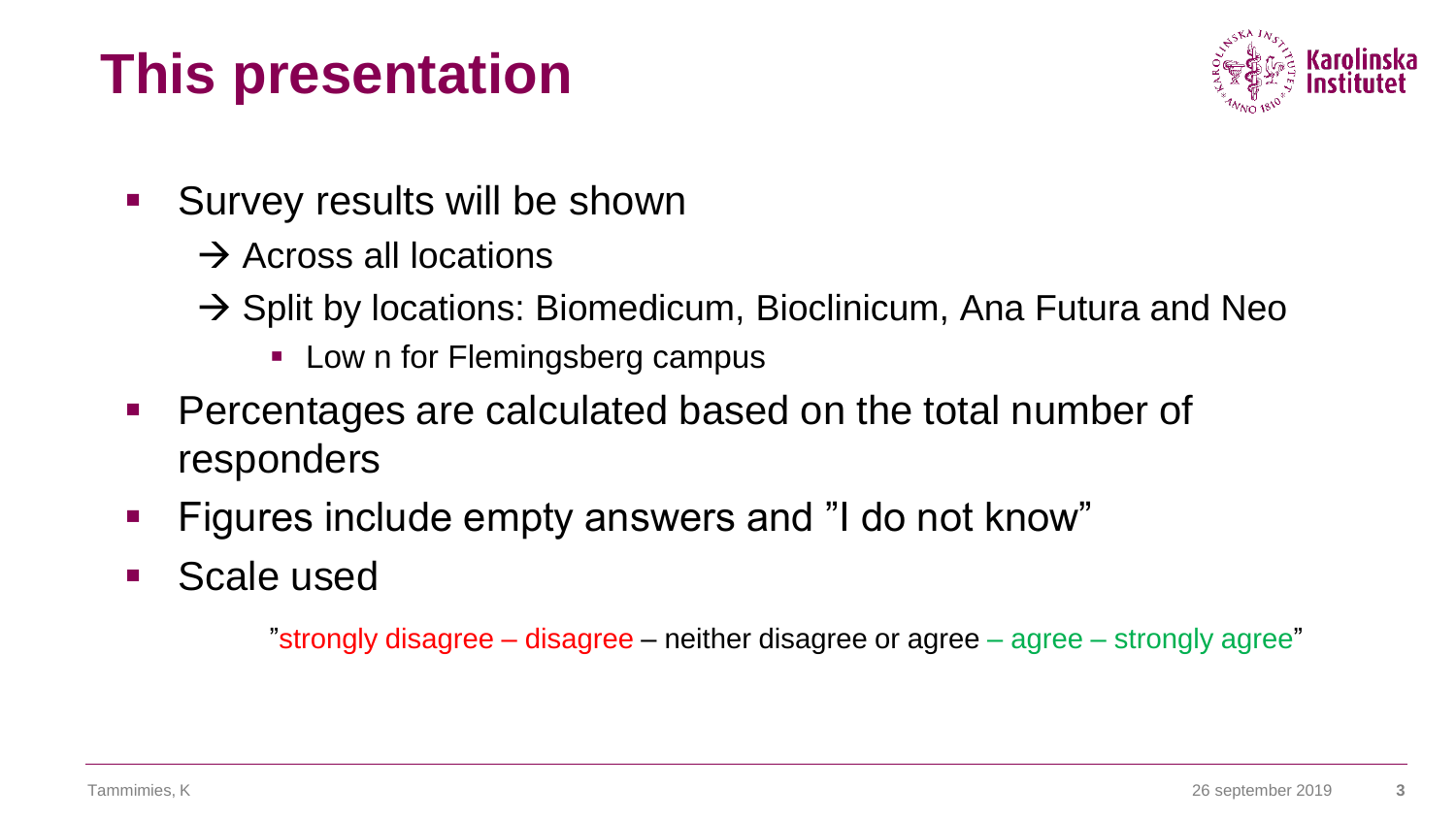### **Short demographics of the responders**



- Responders: 254
- Majority postdocs (n=82) or Assistant Professors (n=79)
- 37.4% were PIs/Group leaders

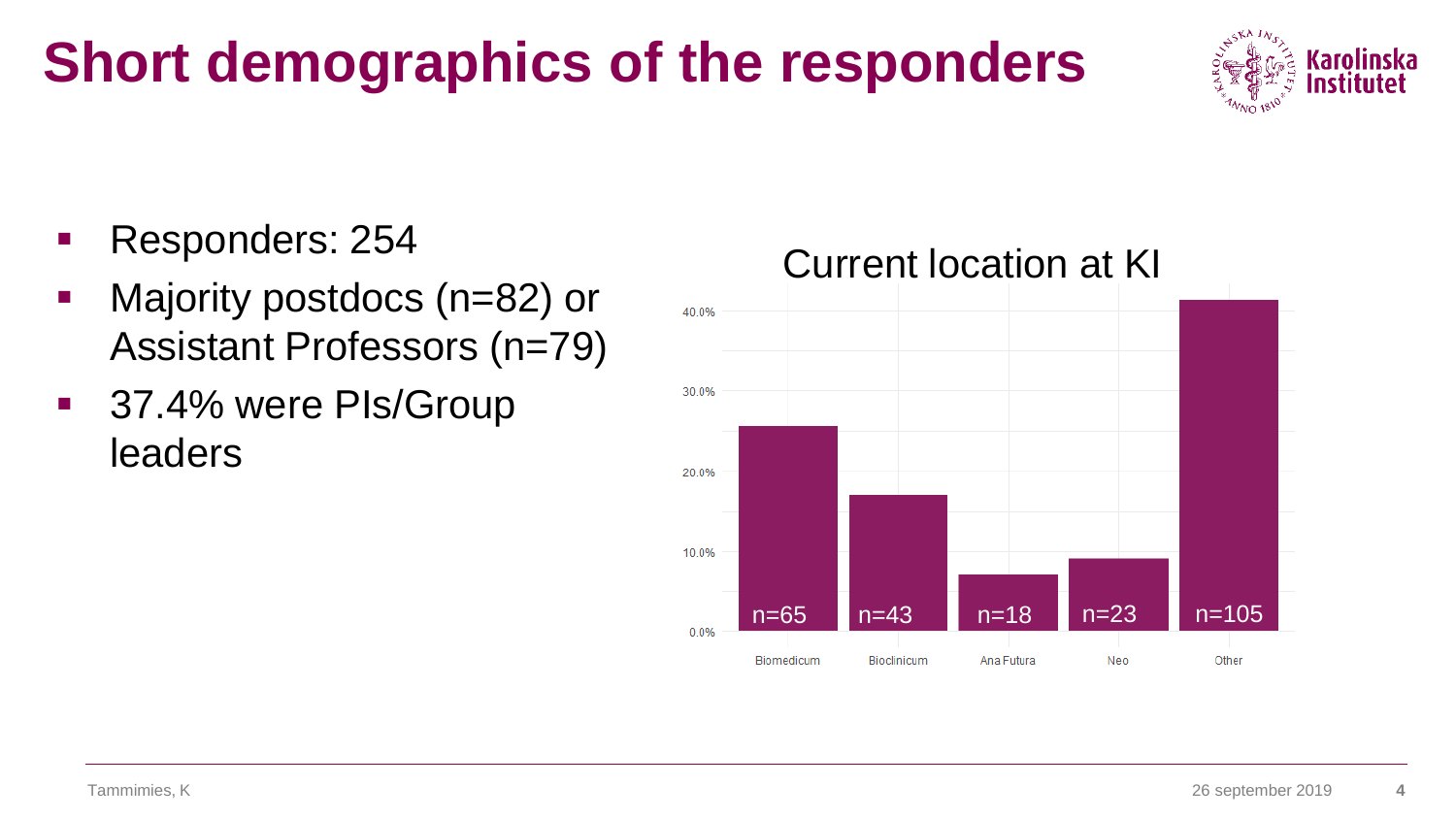

### **In my opinion, the following aspects of the new infrastructure are improvements compared to before**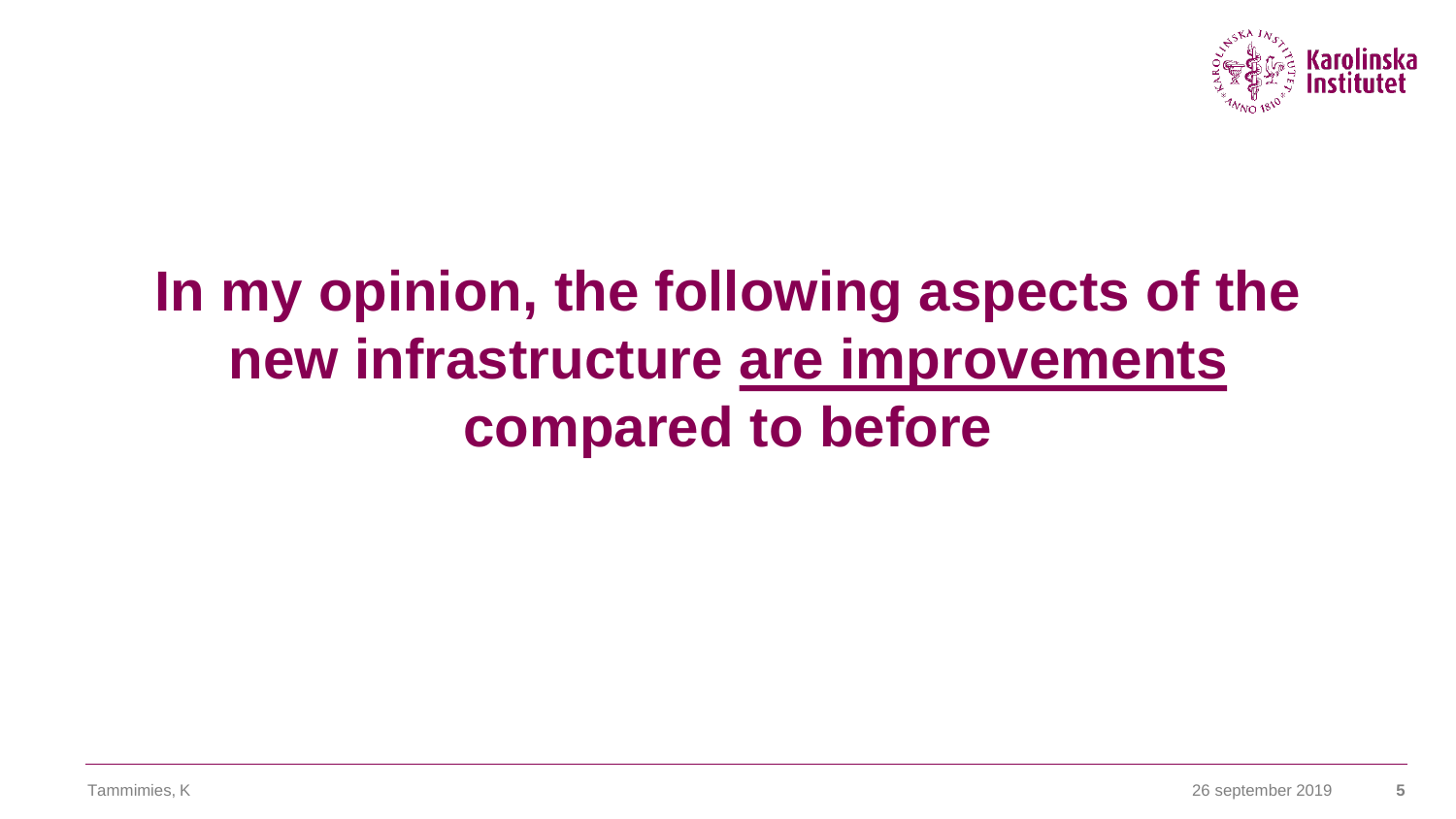### **The quality of the buildings**



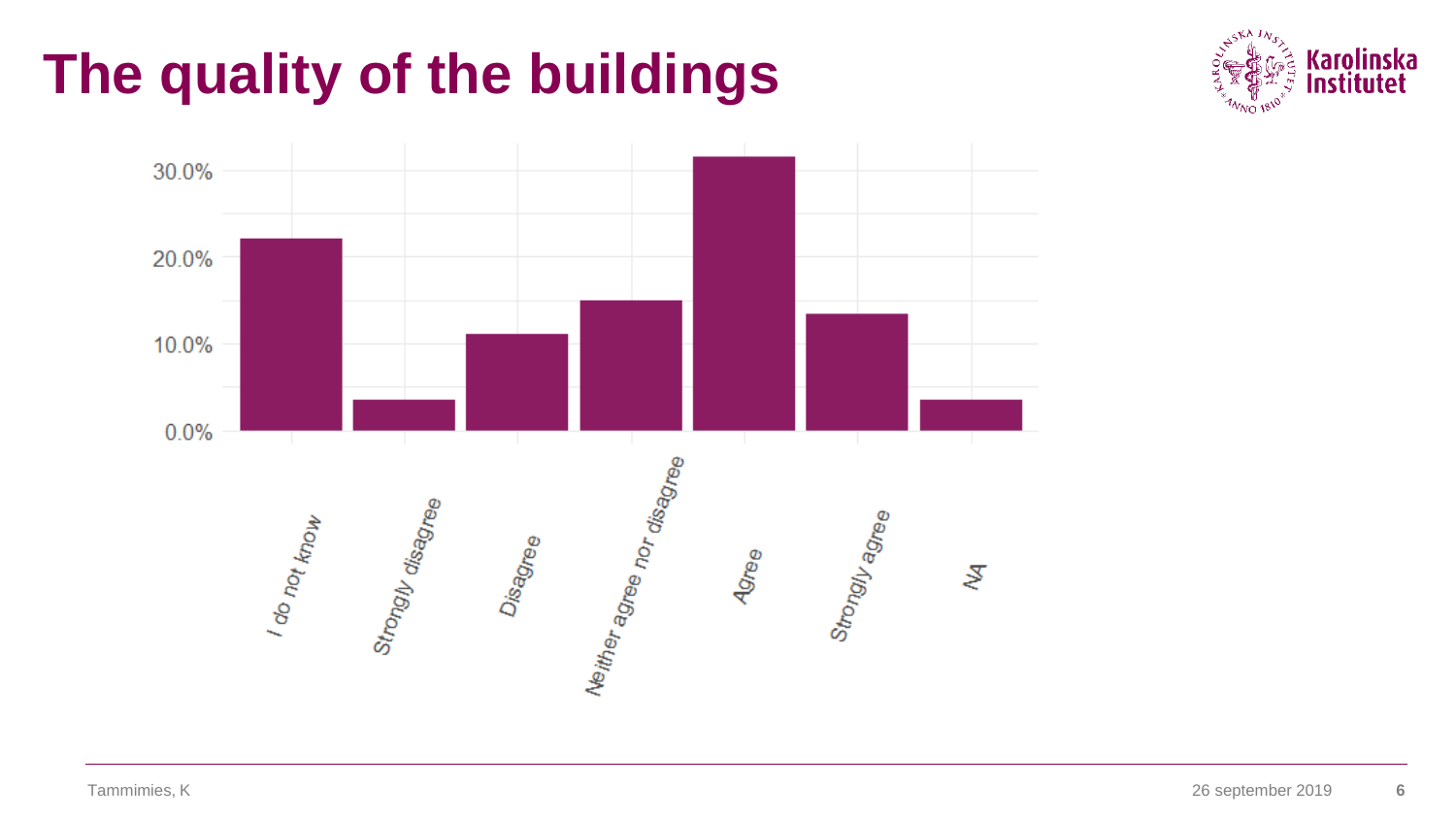### **Inside furnishing and environment (in offices, labs, common areas**



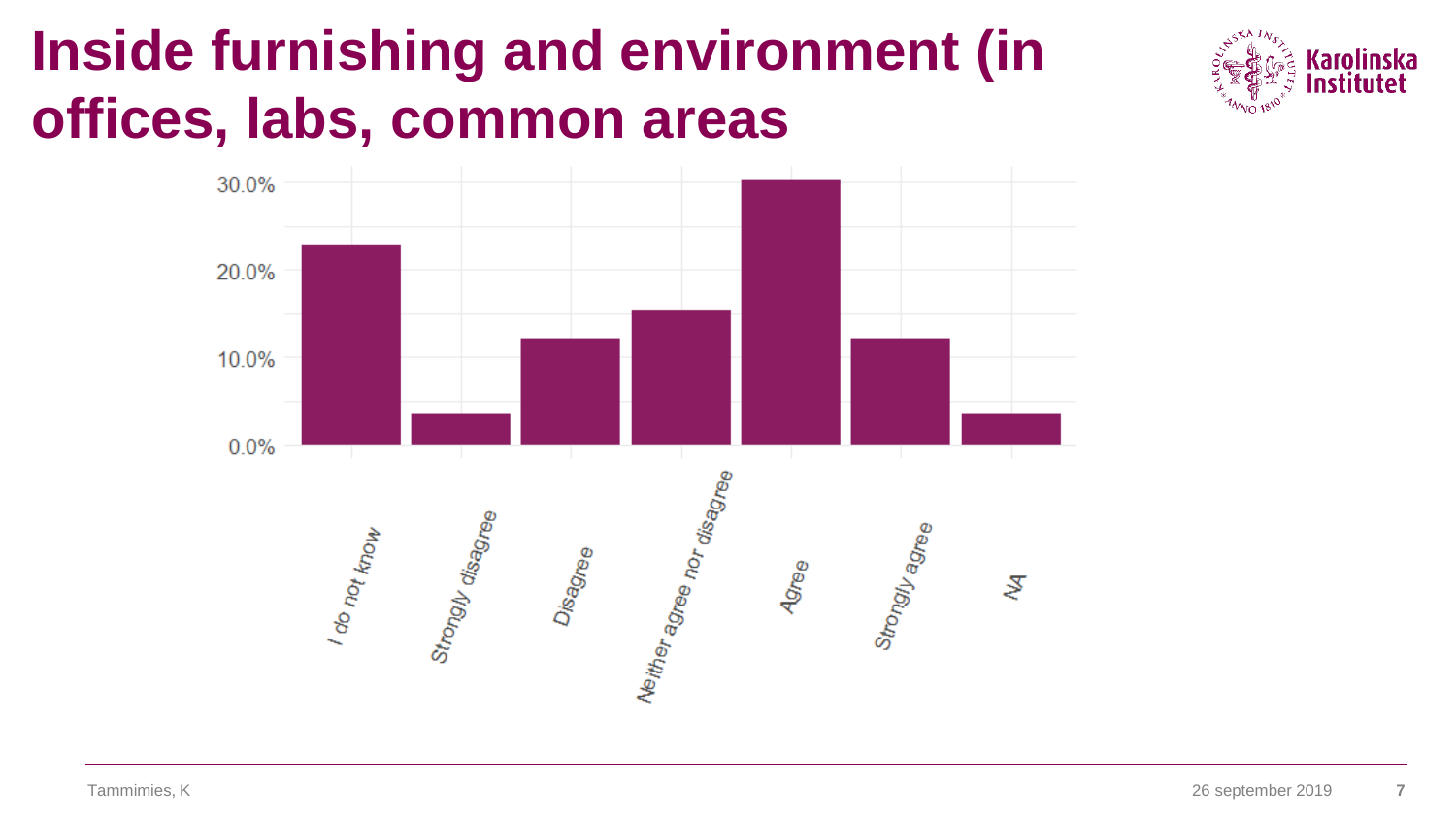### **Functionality of the laboratory spaces**



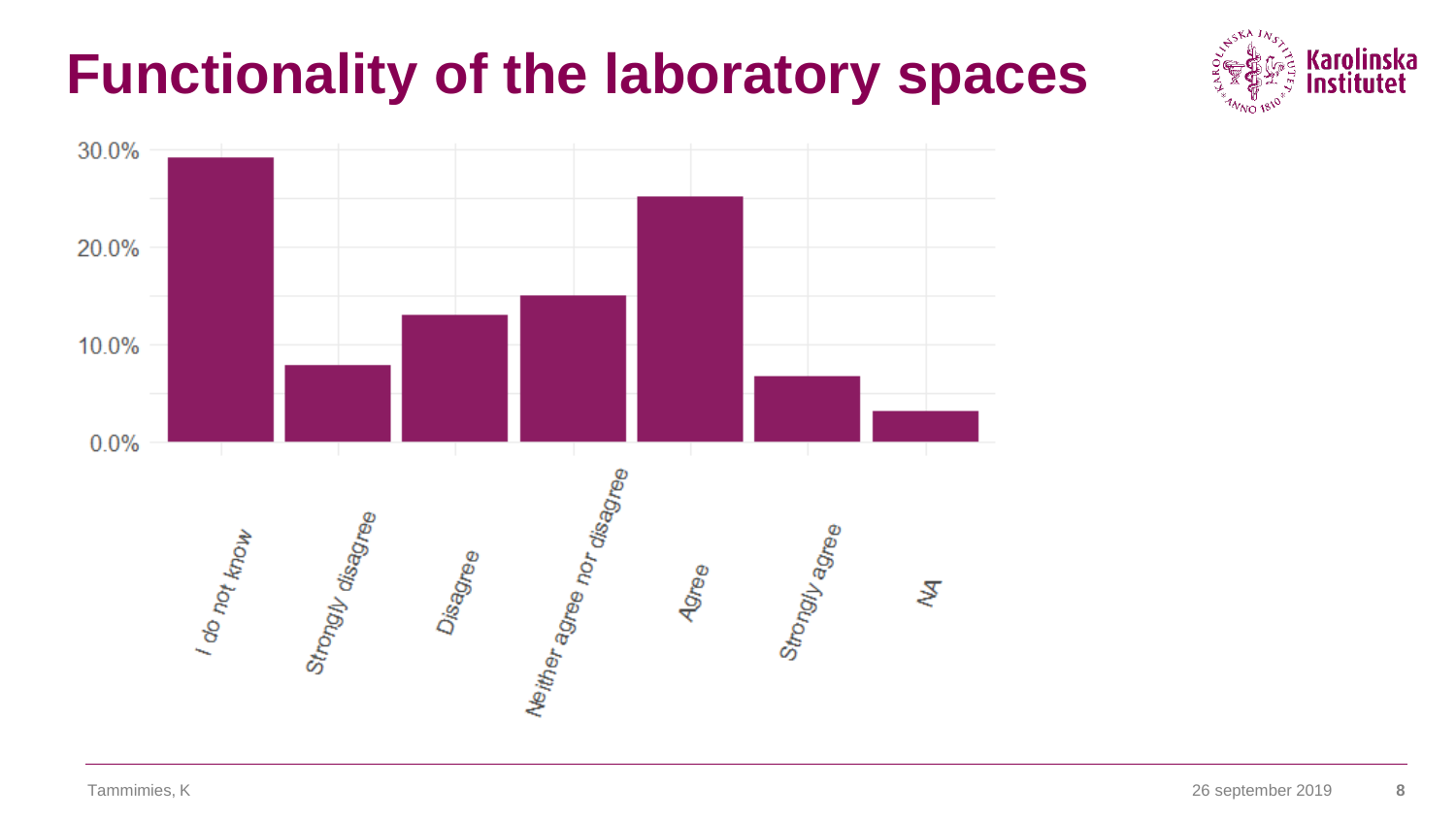### **Functionality of the office spaces**



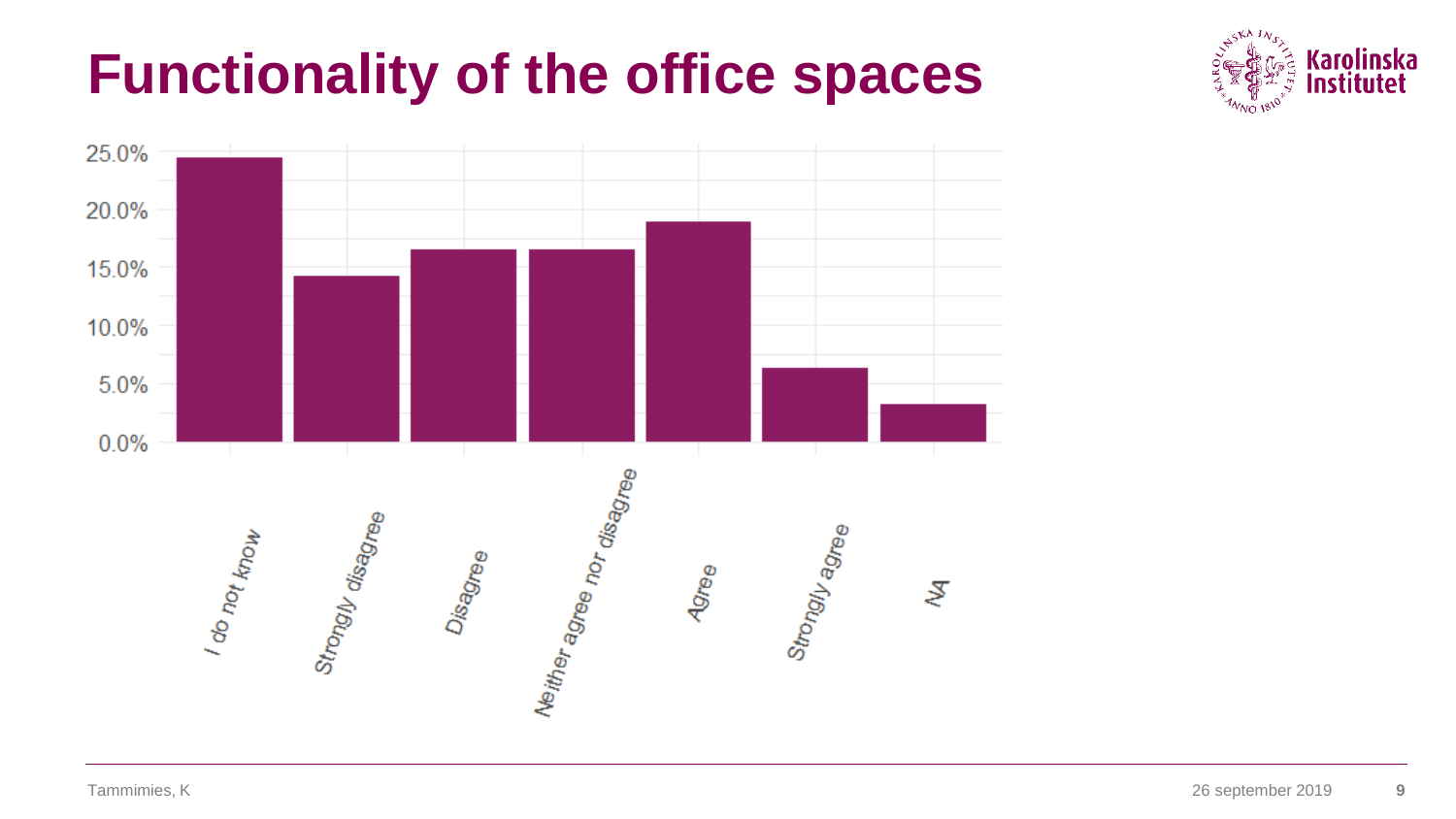#### **Functionality of the support functions (e.g.**  $\frac{1}{2}$ **Karolinska dishwashing, core facilities, IT etc.)**

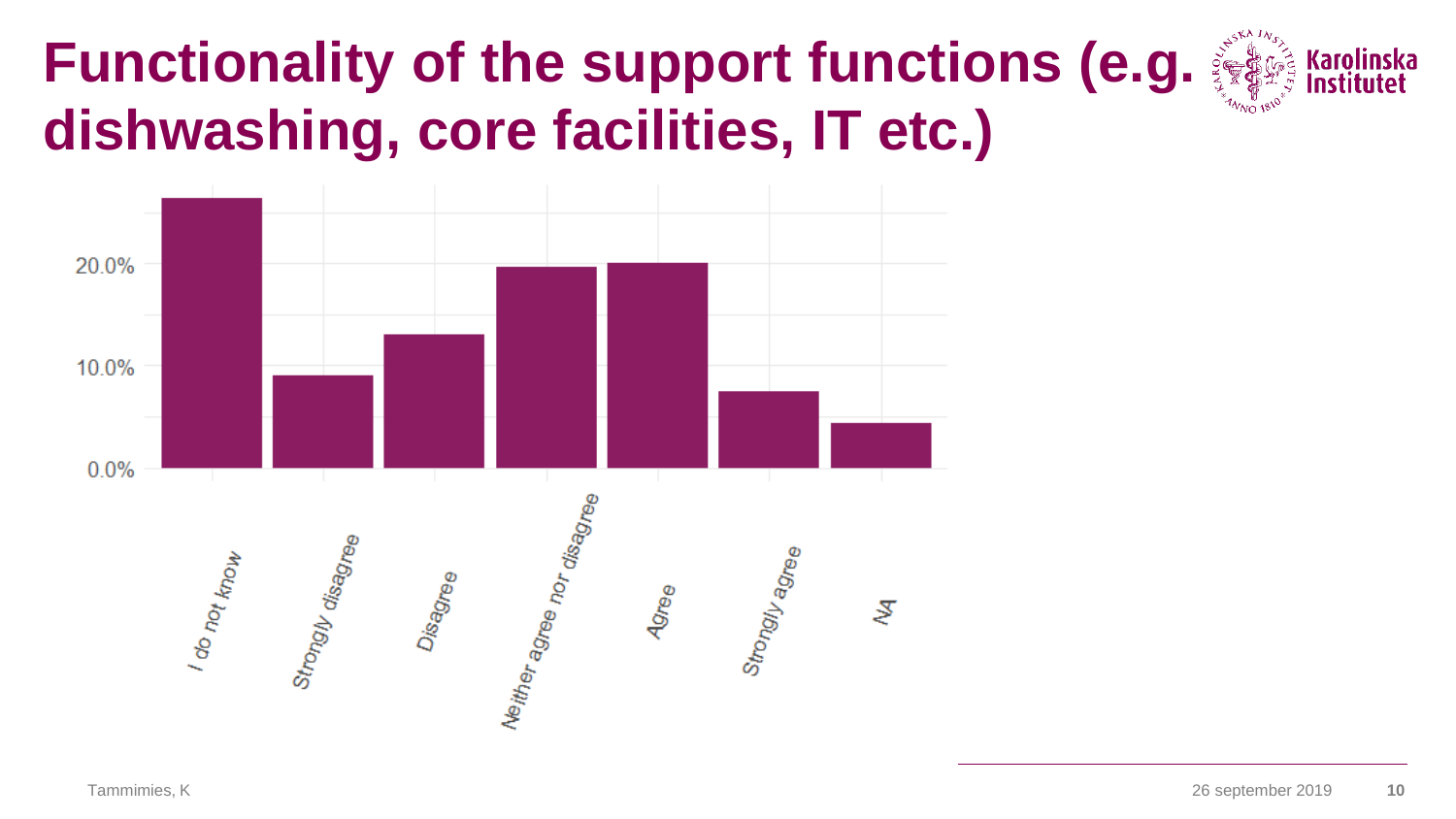### **Amount of space**



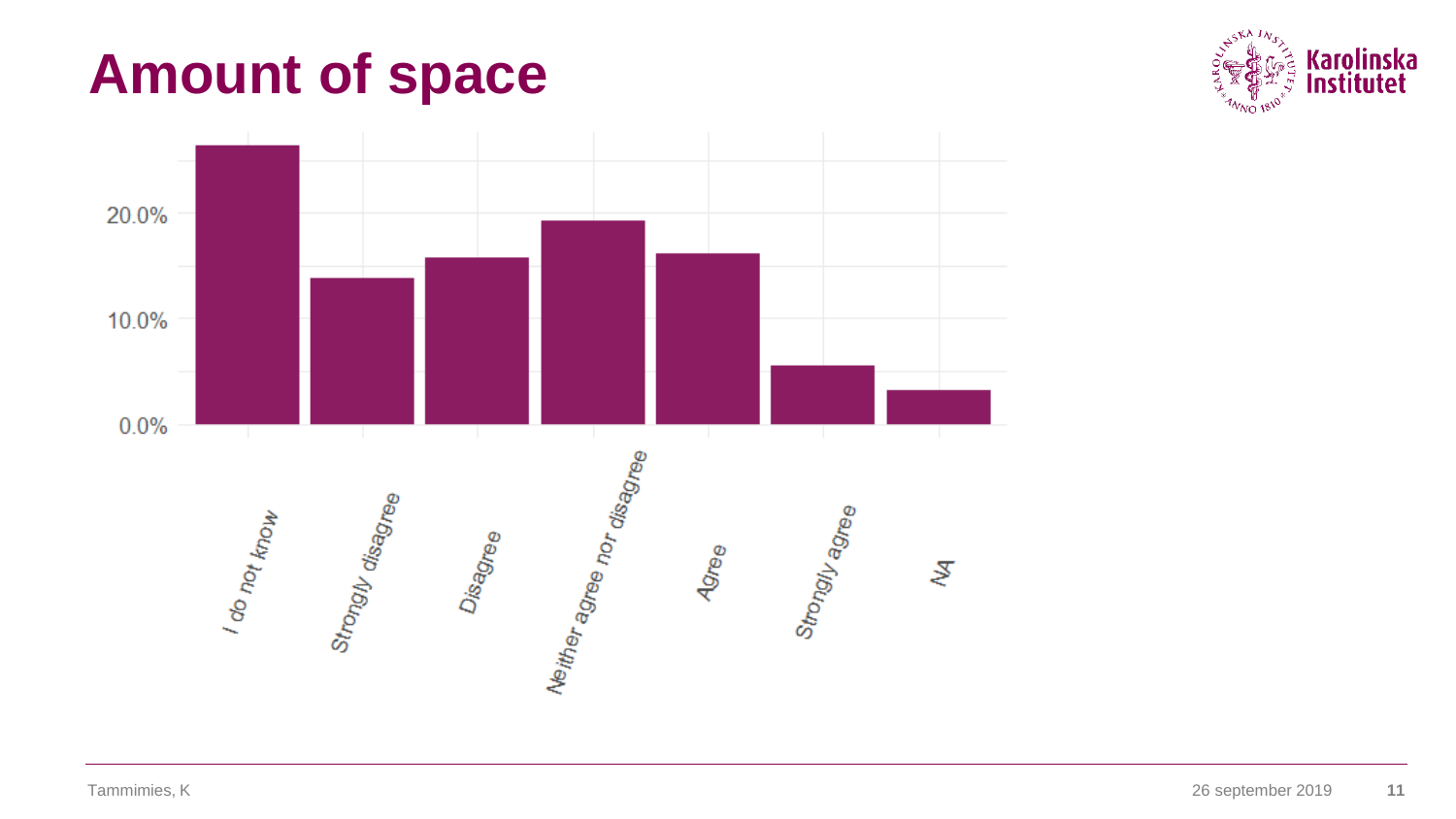### **Possibility for networking and social interactions**



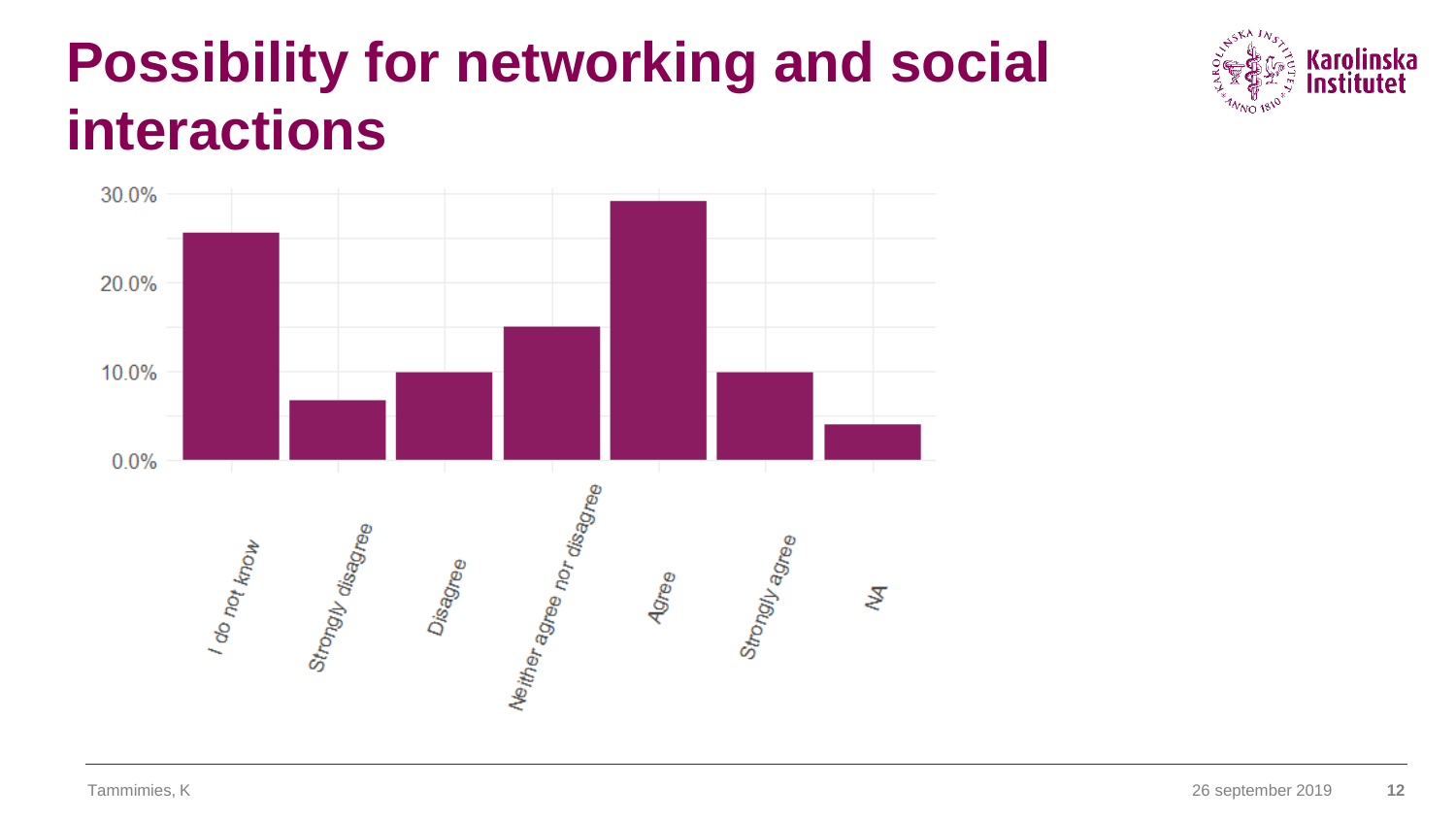### **Convenience of the new location**



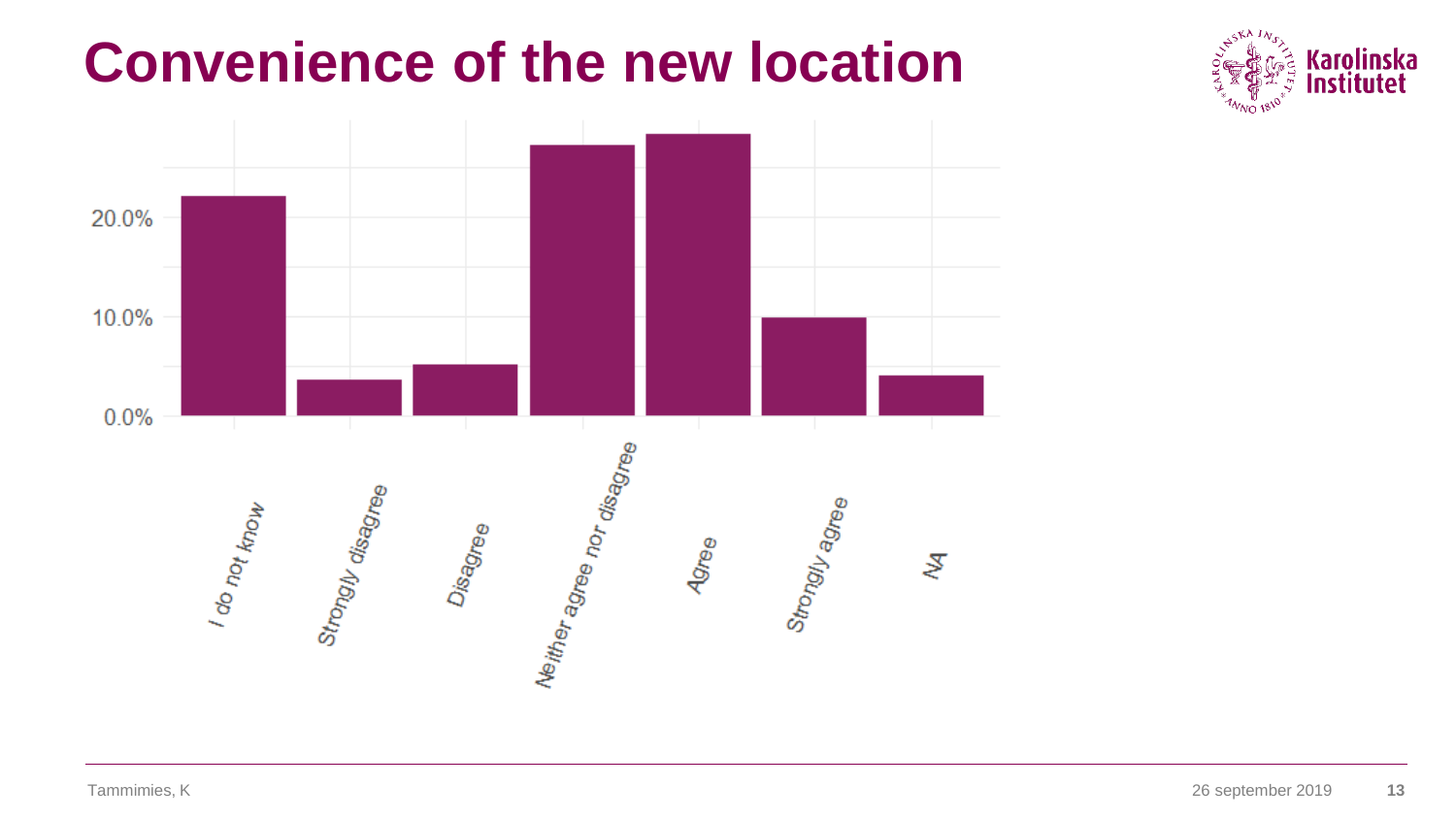### **Rent costs**



- 28.74% of the responders pay rent for the office/laboratory space
- 57.53% of them do not know their rent costs for the coming year

In my opinion, my rental situation (taking into account the costs, quality and sustainability) compared to last year is more favorable:

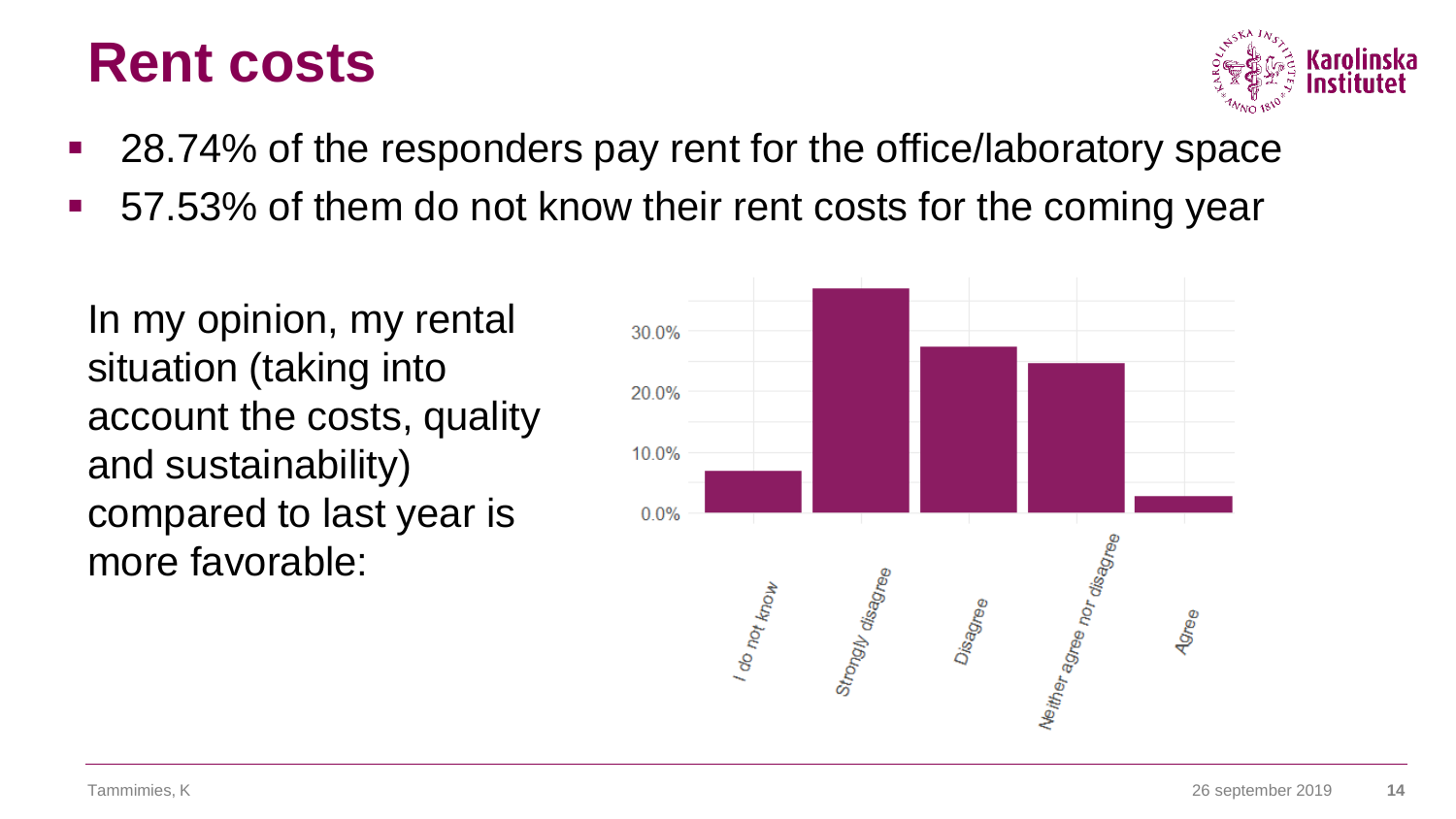

### **Split by location**

**In my opinion, the following aspects of the new infrastructure are improvements compared to before**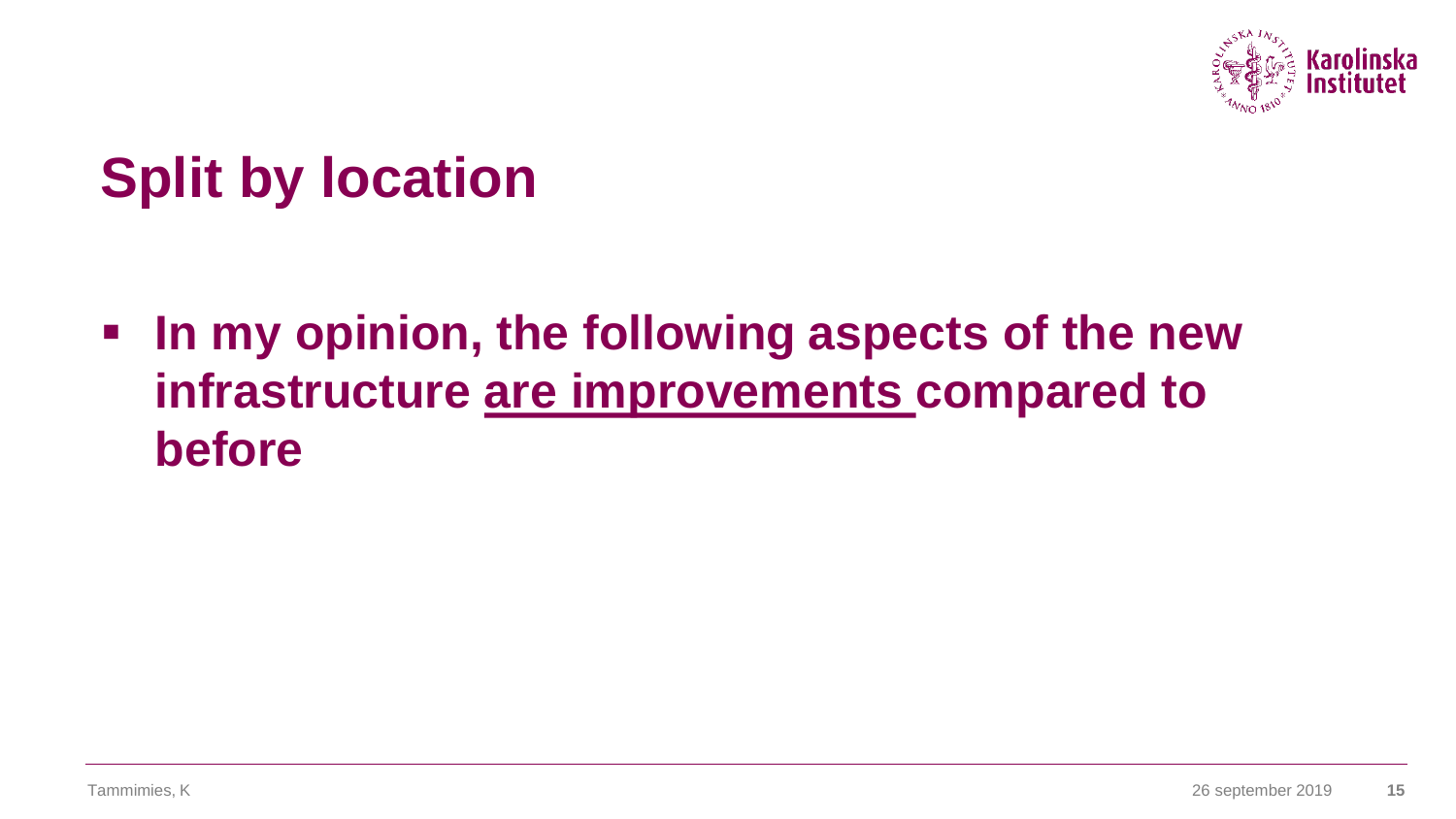### **The quality of the buildings**



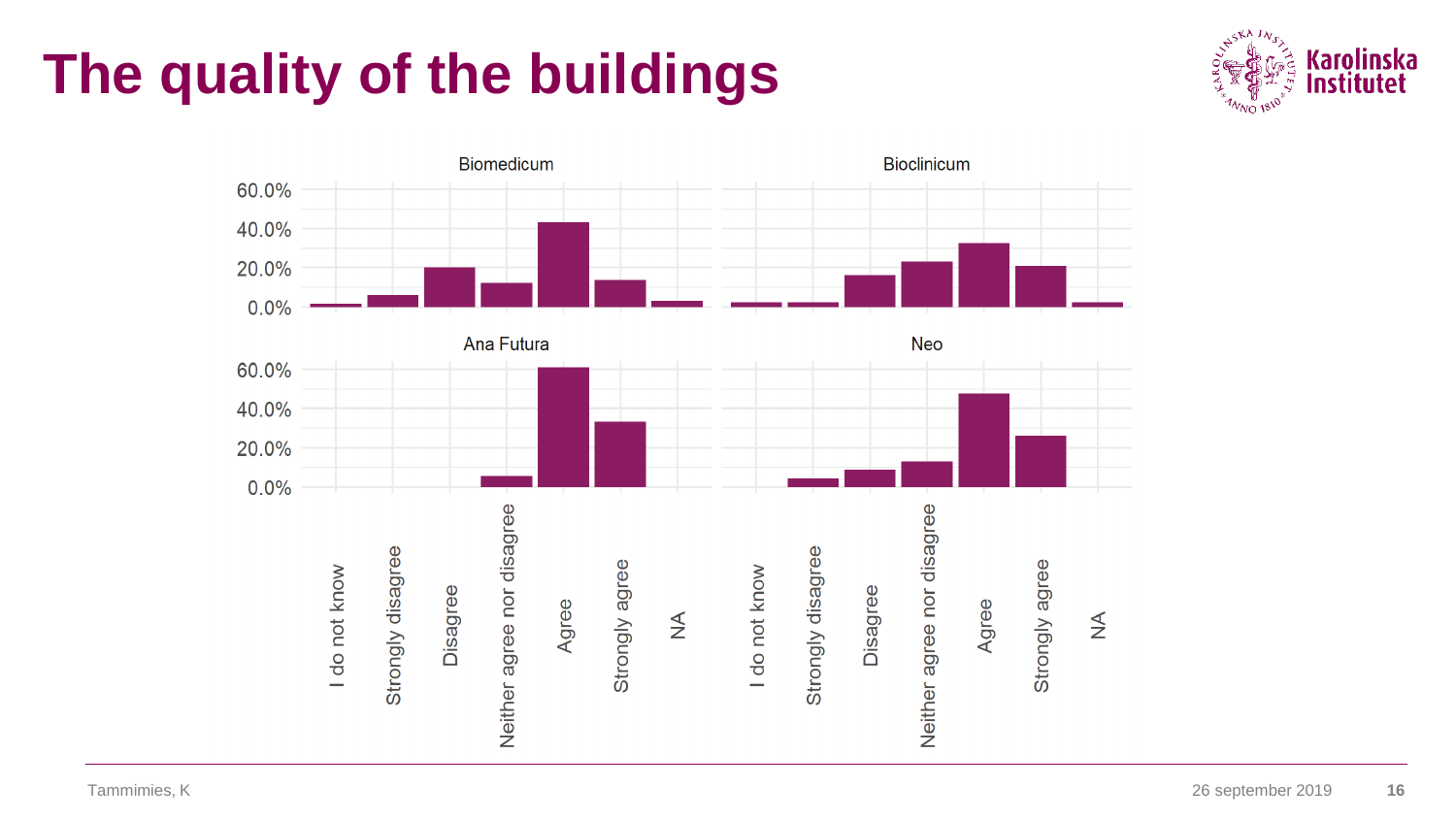### **Inside furnishing and environment (in offices, labs, common areas**





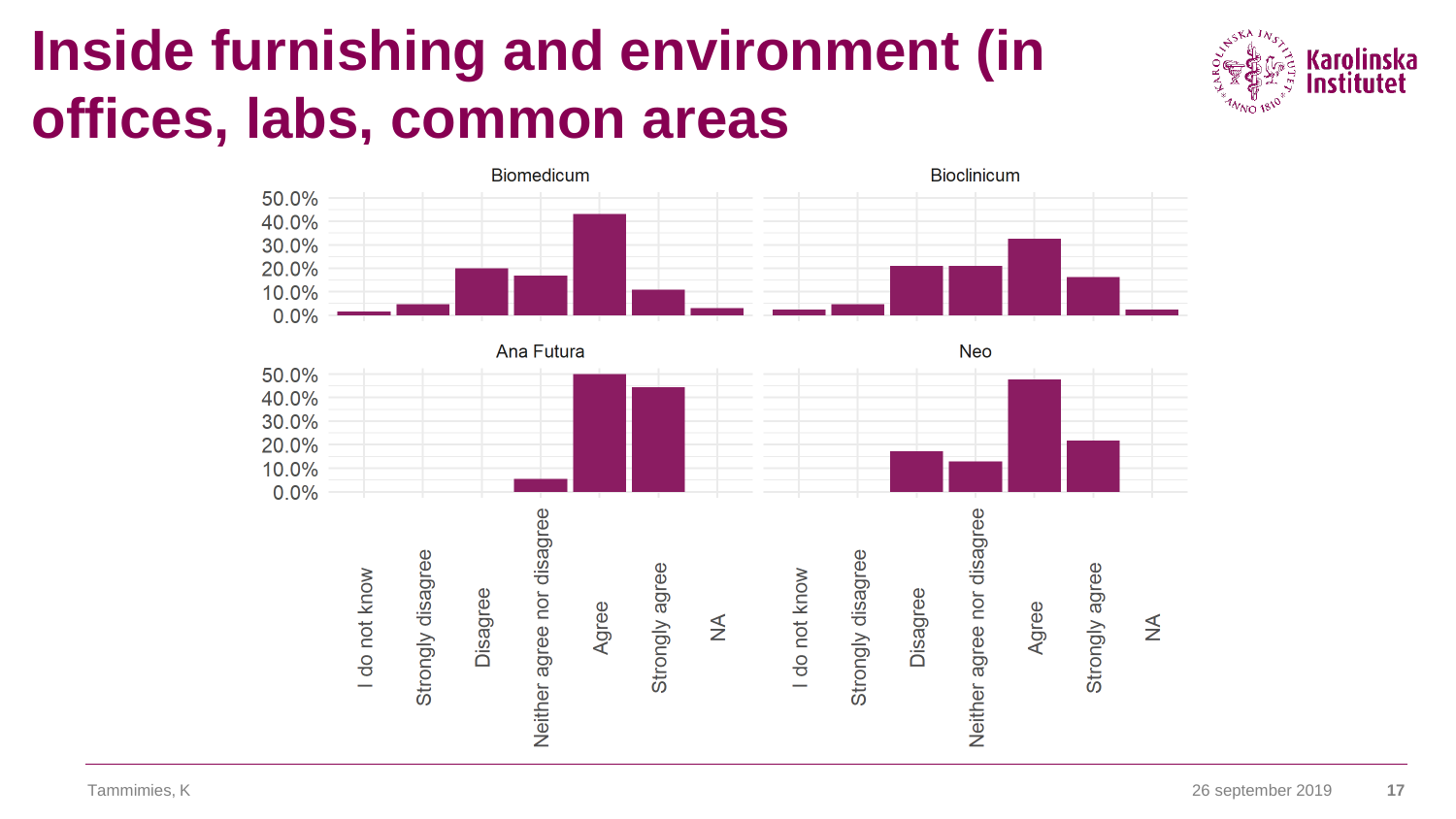### **Functionality of the laboratory spaces**



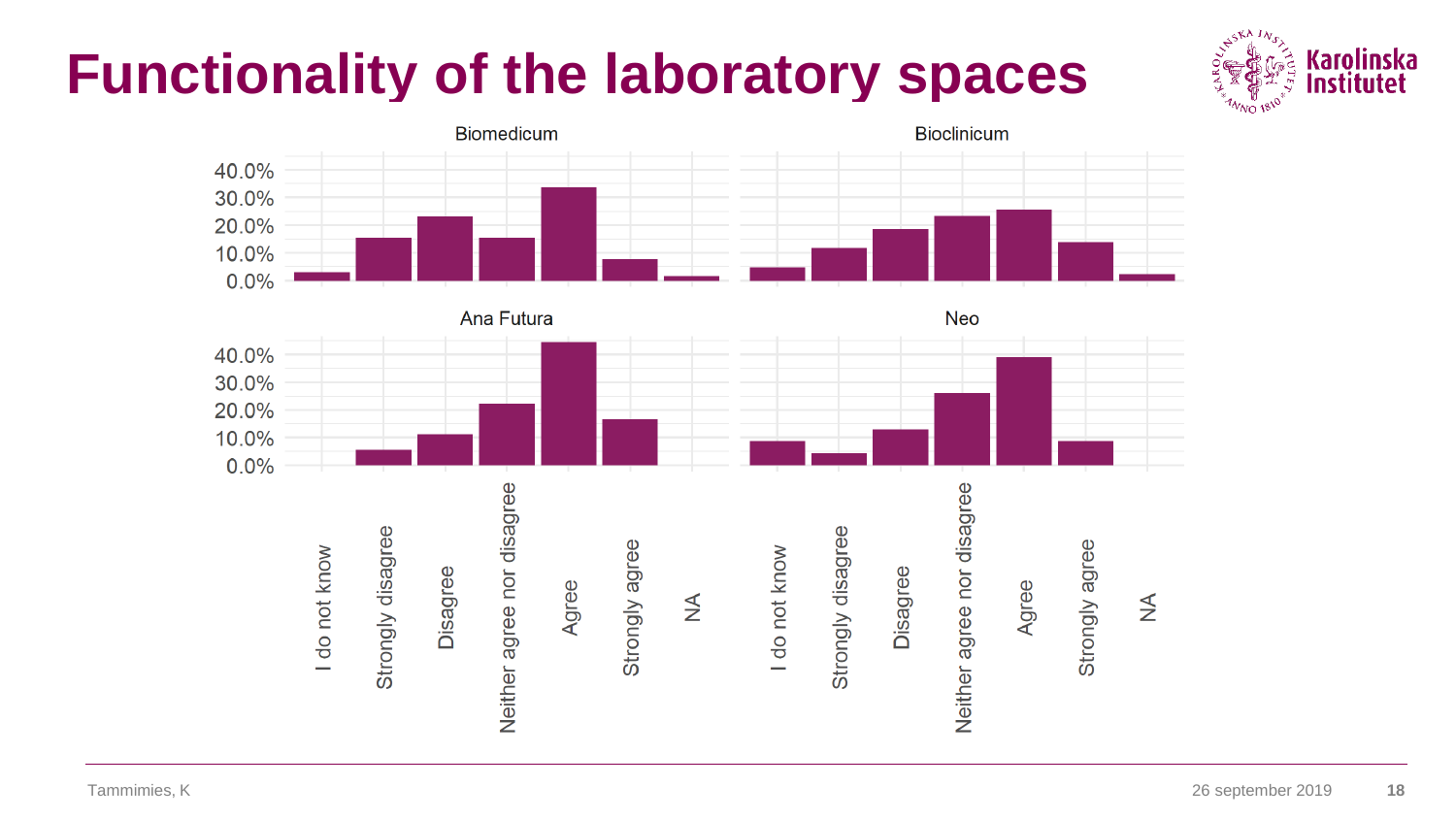### **Functionality of the office spaces**



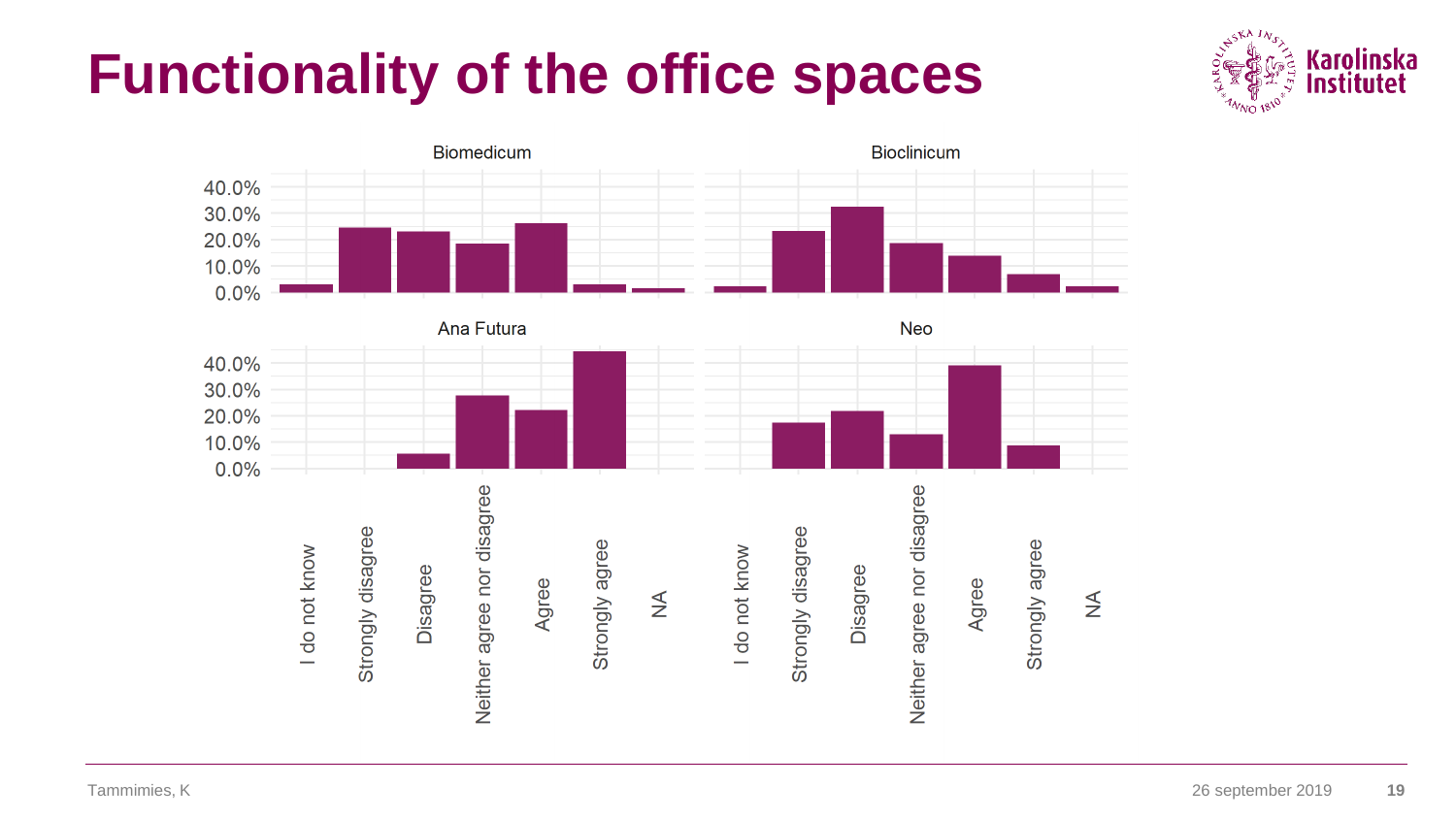## **Functionality of the support functions (e.g.**  $\frac{1}{2}$  **Karolinska Karolinska dishwashing, core facilities, IT etc.)**



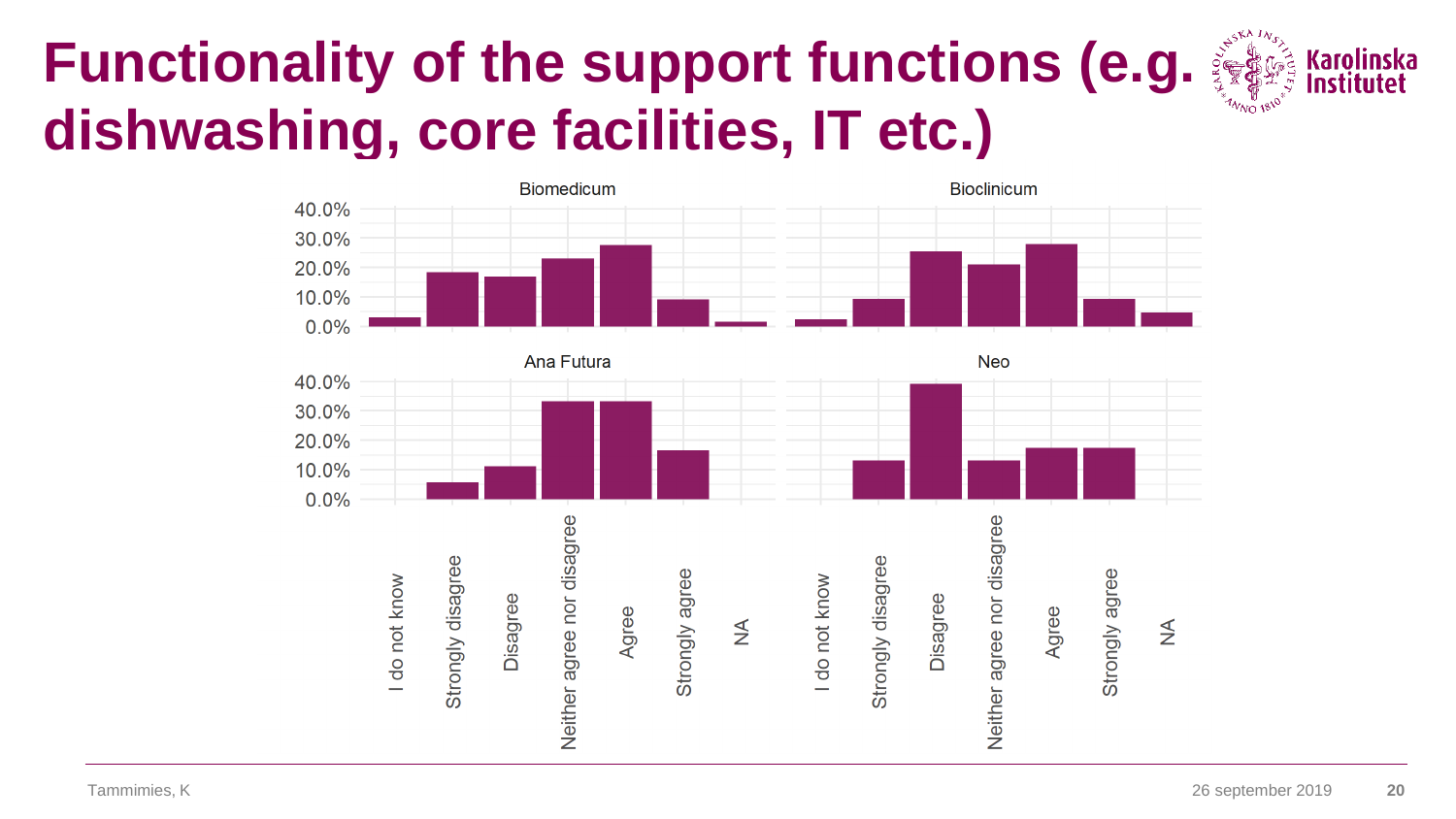### **Amount of space**



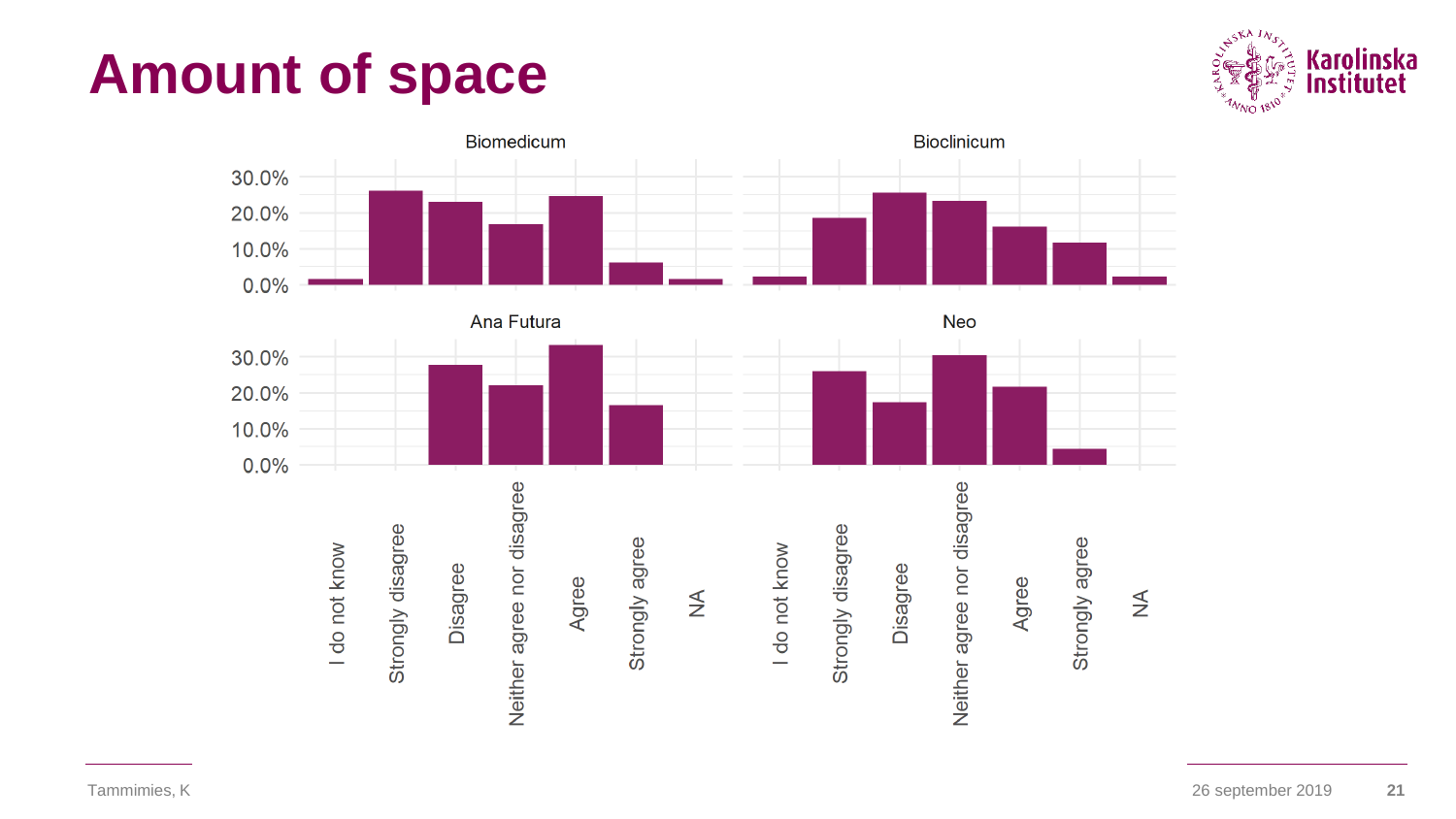### **Possibility for networking and social interactions**



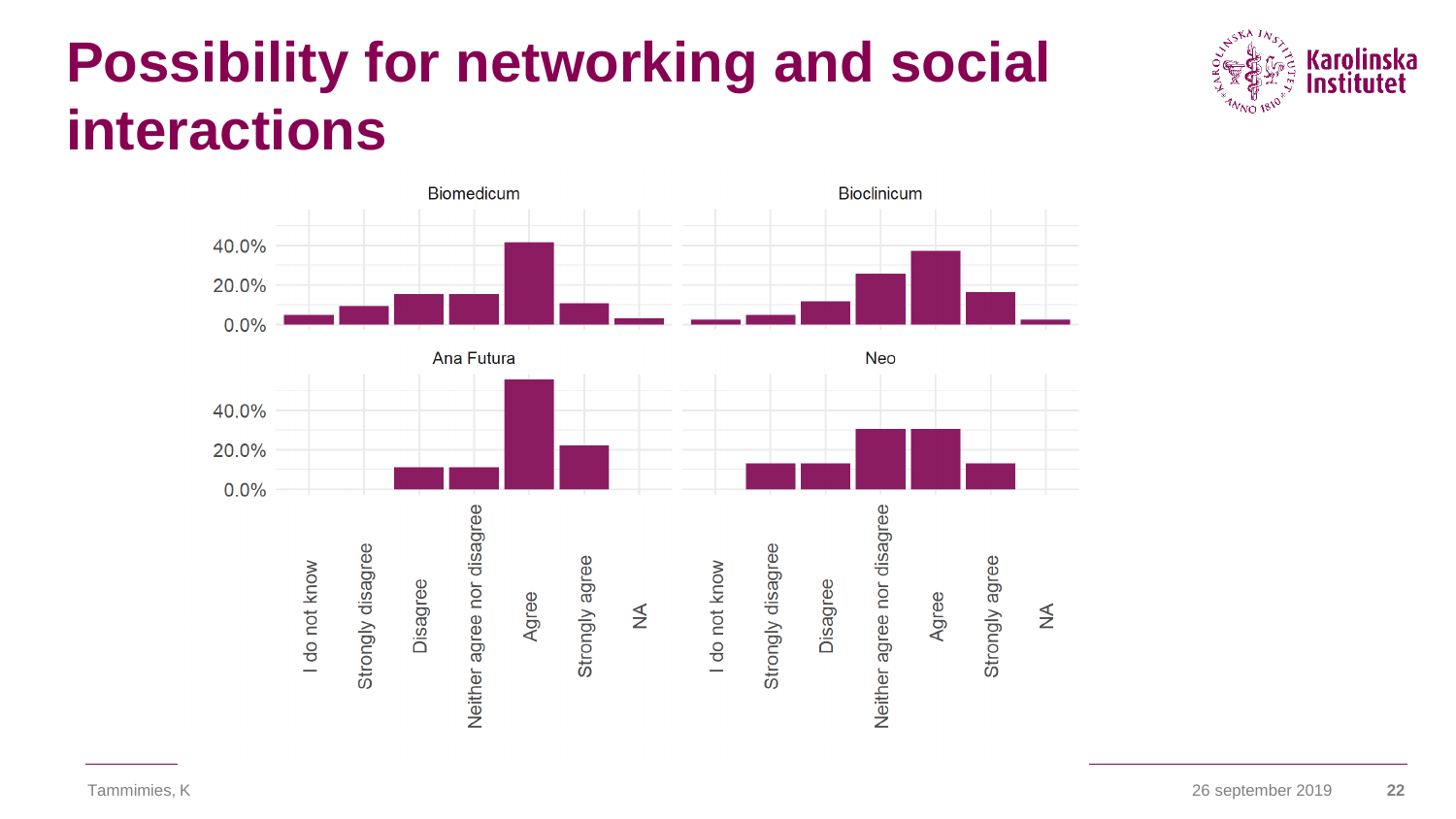### **Convenience of the new location**



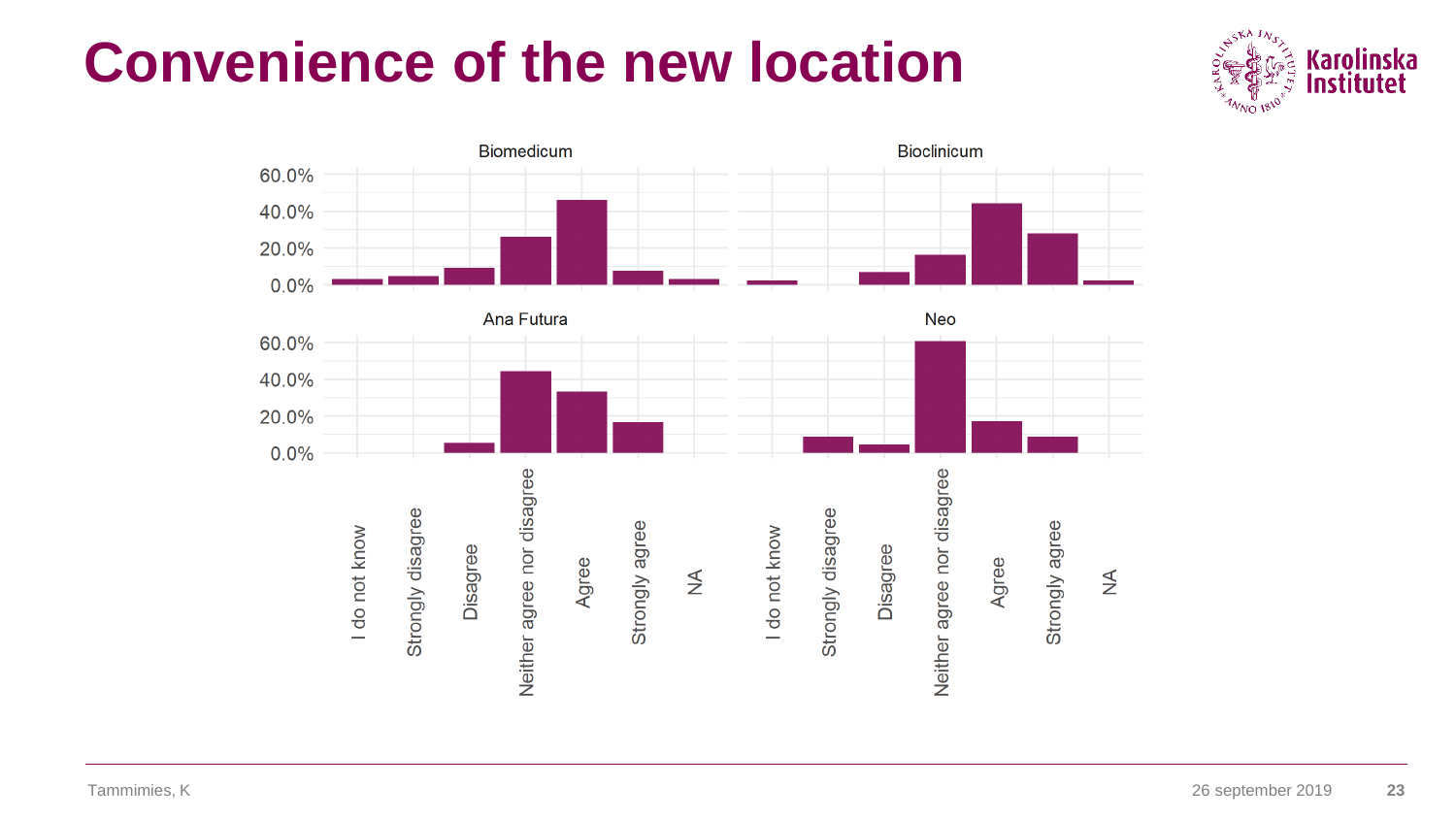### **In my opinion, my rental situation (taking into account the costs,**  *k* **and sustainability) compared to last year is more favorable:**